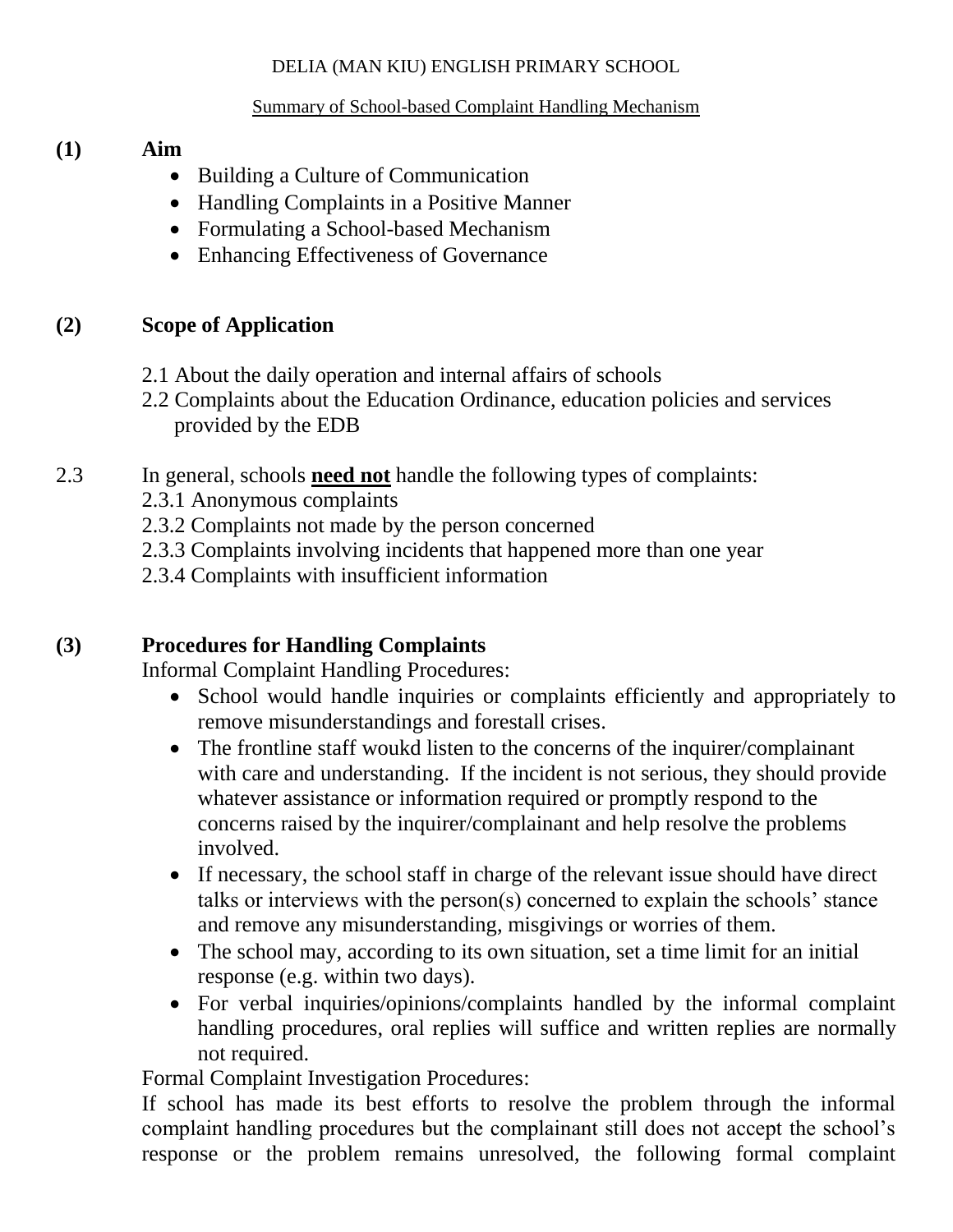investigation procedures (including an appeal mechanism) should be initiated: (i) Investigation stage

- in accordance with the school-based mechanism, assign appropriate staff to investigate the complaint and reply to the complainant;
- acknowledge receipt of the complaint, seek the complainant's consent to obtain his/her personal data and information relating to the complaint, and inform him/her of the name, post title and phone number of the staff responsible for handling the case for contact purposes.
- if necessary, contact the complainant and other persons involved or arrange meetings with them in order to have a better grasp of the situation or request them to provide relevant information;
- handle the complaint as quickly as possible (It is suggested that schools complete their investigation within two months after receiving the complaint.), and send a written reply to inform the complainant of the investigation result;
- if the complainant accepts the investigation result, conclude the case officially; and
- if the complainant does not accept the investigation result or the way the school handled the complaint, and is able to provide new evidence or sufficient justification, he/she may lodge an appeal in writing against the school's decision within 14 days from the date of its reply.

(ii) Appeal stage:

- in accordance with the school-based mechanism, assign appropriate staff of a higher rank than those responsible for the investigation stage, or staff from a different section, to handle the appeal and reply to the complainant;
- handle and resolve the appeal as quickly as possible (It is suggested that schools complete their investigation within two months after receiving the request for appeal.), and send a written reply to inform the complainant of the appeal result;
- if the complainant accepts the appeal result, conclude the case officially;
- if the complainant does not accept the appeal result or the way the school handled the appeal, the school should cautiously review the appeal process to ensure that proper procedures have been followed.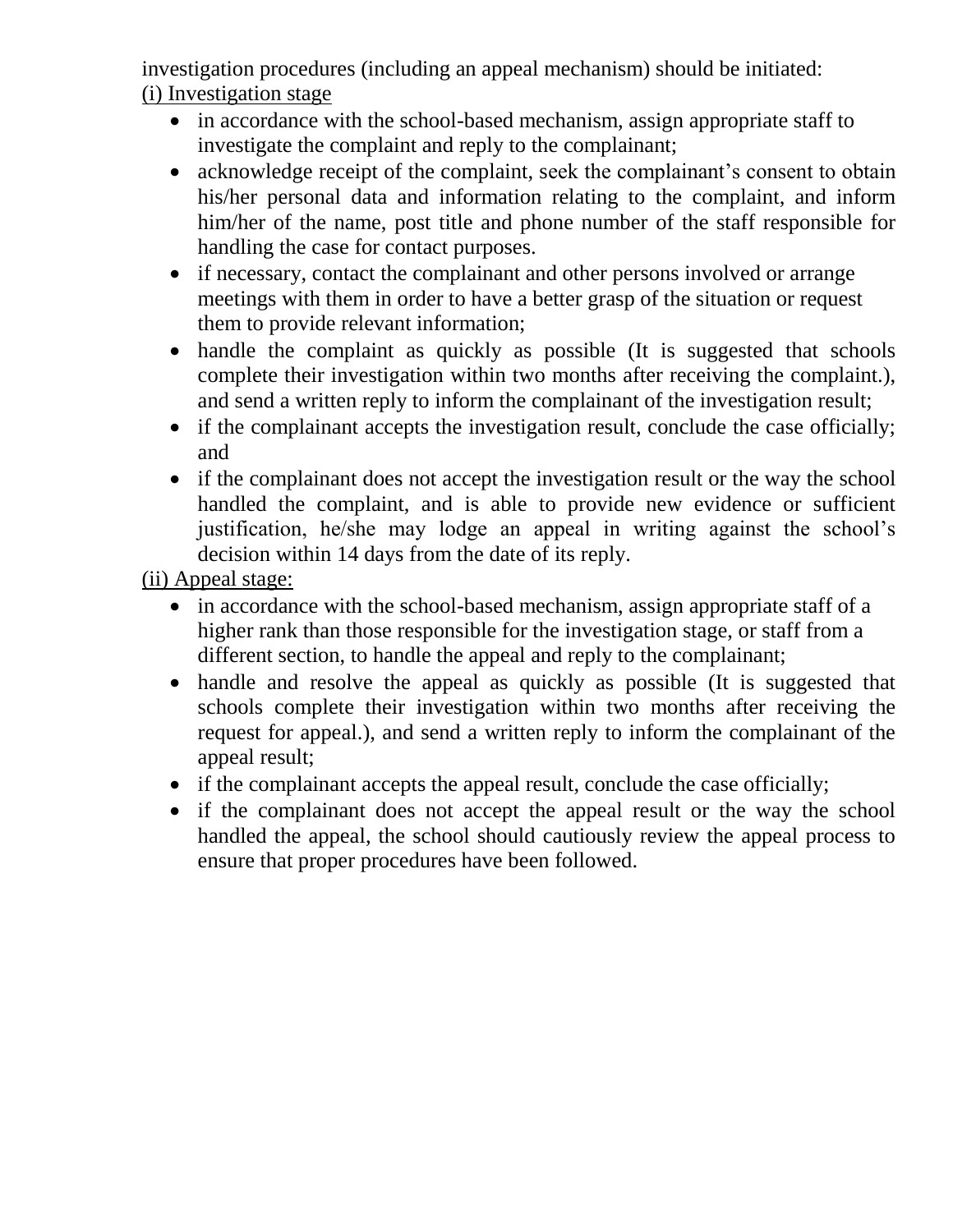### **(4) Arrangements for Handling Complaints**

Designated staff :

| <b>Targets involved</b>      | <b>Example</b> | <b>Investigation stage</b>                                           | <b>Appeal stage</b>                                                      |
|------------------------------|----------------|----------------------------------------------------------------------|--------------------------------------------------------------------------|
| Teaching and<br>school staff | 1              | Senior teacher                                                       | Vice Principal                                                           |
|                              | $\overline{2}$ | Vice Principal                                                       | Principal                                                                |
|                              | 3              | Principal                                                            | Supervisor                                                               |
| Principal                    | 1              | Supervisor                                                           | Designated staff of school<br>sponsoring body $*$                        |
|                              | $\overline{2}$ | <b>SMC</b> Investigation<br>Task Force*                              | Supervisor /<br><b>SMC Appeal Task Force*</b>                            |
| Supervisor /<br><b>SMC</b>   |                | Designated staff of<br>school sponsoring<br>$body^{\#}$ / Task force | Designated staff of school-<br>sponsoring body <sup>#</sup> / Task force |

# **(5) Review of Complaints**

If complaints remain unresolved after the investigation and appeal stages. Complainants or relevant organisations (including schools/the EDB) may request the "Review Board on School Complaints" (Review Board) to review these cases under the following circumstances:

- The complainant provides substantial grounds or new evidence to show that the school/EDB has handled the case improperly.
- The complaint has been properly dealt with through established procedures by the school/EDB but the complainant refuses to accept the investigation result and continues to complain.

## **(6) Handling of Unreasonable Behaviour**

School would develop appropriate policies and measures to handle unreasonable behaviour to ensure that our operation would not be affected. Complainants' unreasonable behaviour can generally be classified into the following three types: (i) Unreasonable attitude or behaviour, such as:

- Acts of violence or intimidation
- Making complaints with abusive language or in an insulting and discriminatory tone
- Providing false data or deliberately concealing facts
- (ii) Unreasonable demands, such as:
	- Requesting a huge amount of information or demanding special treatment
	- Making telephone calls incessantly to ask for a dialogue or an interview, or to command a certain staff member to reply